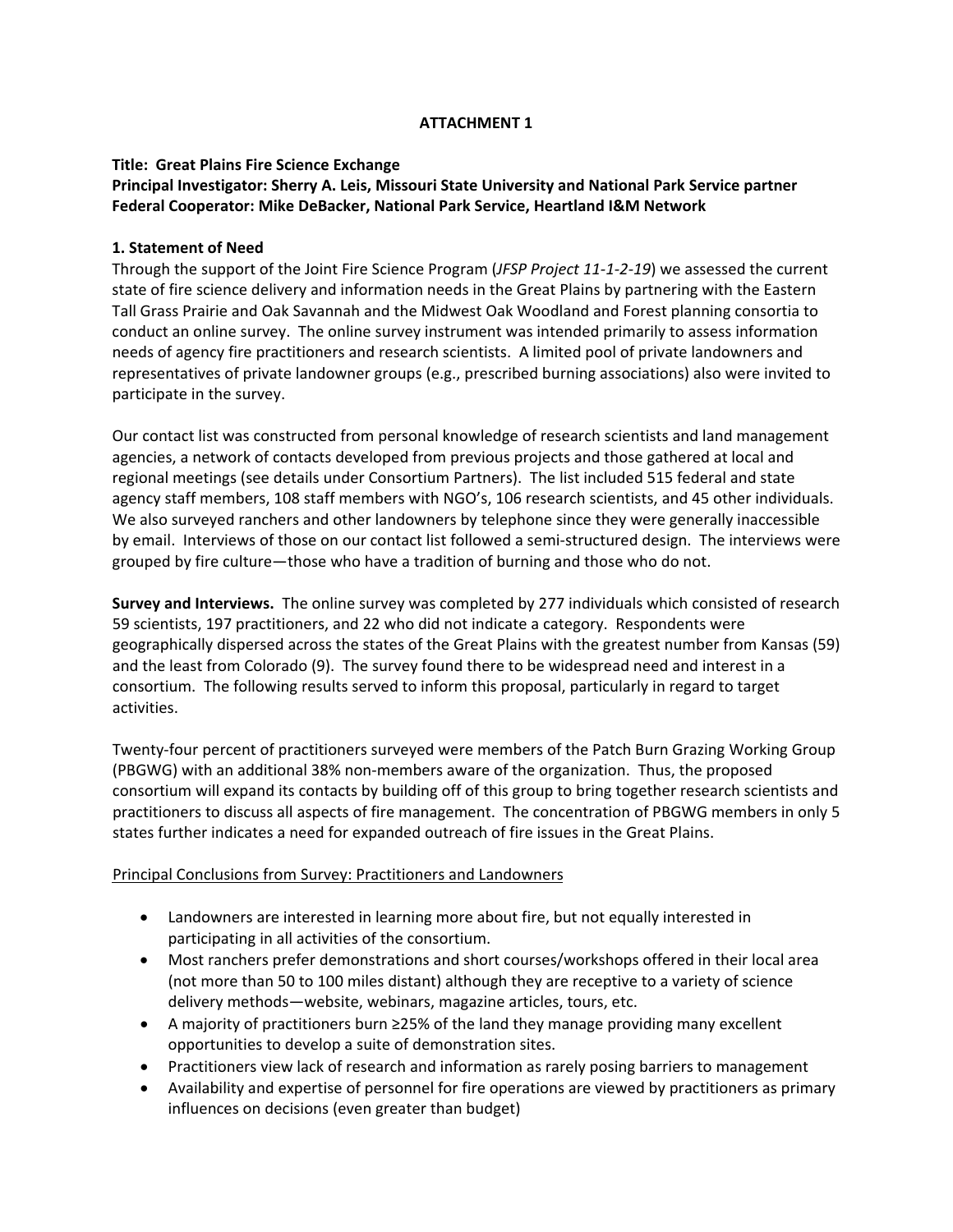- A majority of practitioners view the scientific community as having small or no influence on management decisions with professional societies exerting even less influence. This irony (the need for personnel with expertise – previous bullet ‐ but little reliance on research) demonstrates clearly the potential contribution of a boundary organization in the Great Plains. It might also, however, indicate that management‐relevant research is needed in the region.
- While practitioners see science as having little influence on their work, they are less satisfied with their opportunities to actually interact with scientists. The contradictory nature of these data might suggest that practitioners do not recognize or are uncertain about their knowledge deficit. Providing local opportunities to visit demonstration sites where researchers are present may improve practitioners' view of science in their work.
- Practitioners (77%) said they are at least moderately interested in participating in the consortium which will provide more interaction with researchers.
- Most practitioners (90%) value online and hard copy research summaries and research briefs and, like ranchers, prefer participatory learning. Therefore, the consortium will use a variety of approaches to organize and disseminate regionally-relevant fire information including the following: 1) provide a web site (preferred by 91%) with research summaries (briefs and fact sheets) and with links to credible information sources and search engines, 2) a consortium newsletter (preferred by 76%), 3) work with partners to organize and host webinars (preferred by 45%), symposia at conferences, and workshops (preferred by 70%) to connect researchers and practitioners for discussing information needs and emerging research, and 4) develop a network of demonstration sites to provide examples of management approaches and resulting outcomes (field tours or presentations with fire practitioners and scientists preferred by 87%).

# Principal Conclusions from Survey: Researchers

Survey respondents included 59 research scientists who devote time to a variety of fire related research topics. A summary of principal comments made by this group include:

- Research scientists reported that they interact at least some times with managers (90%)
- Research scientists indicated they have at least some opportunity to generate research questions through interacting with fire managers (83%).
- Most researchers desire more opportunity to interact with fire practitioners (61%), although almost 40% reported that practitioners do not share their research needs with them.
- Researchers want to interact with practitioners, but have barriers to doing so. We believe a small grants program will provide incentive to scientists to write syntheses and briefs more suitable to the practitioner audience.

# **2. Geographic Region**

We delineated the boundaries of the Great Plains Fire Science Exchange (hereafter GPE) (Figure 1) by collaborating with adjacent consortia and planning consortia. The proposed GPE lies east of the Rocky Mountains and generally west of a line along eastern North Dakota south to central Texas. The GPE will focus uniquely on grassland in the U.S. that developed under a long history of fire and grazing.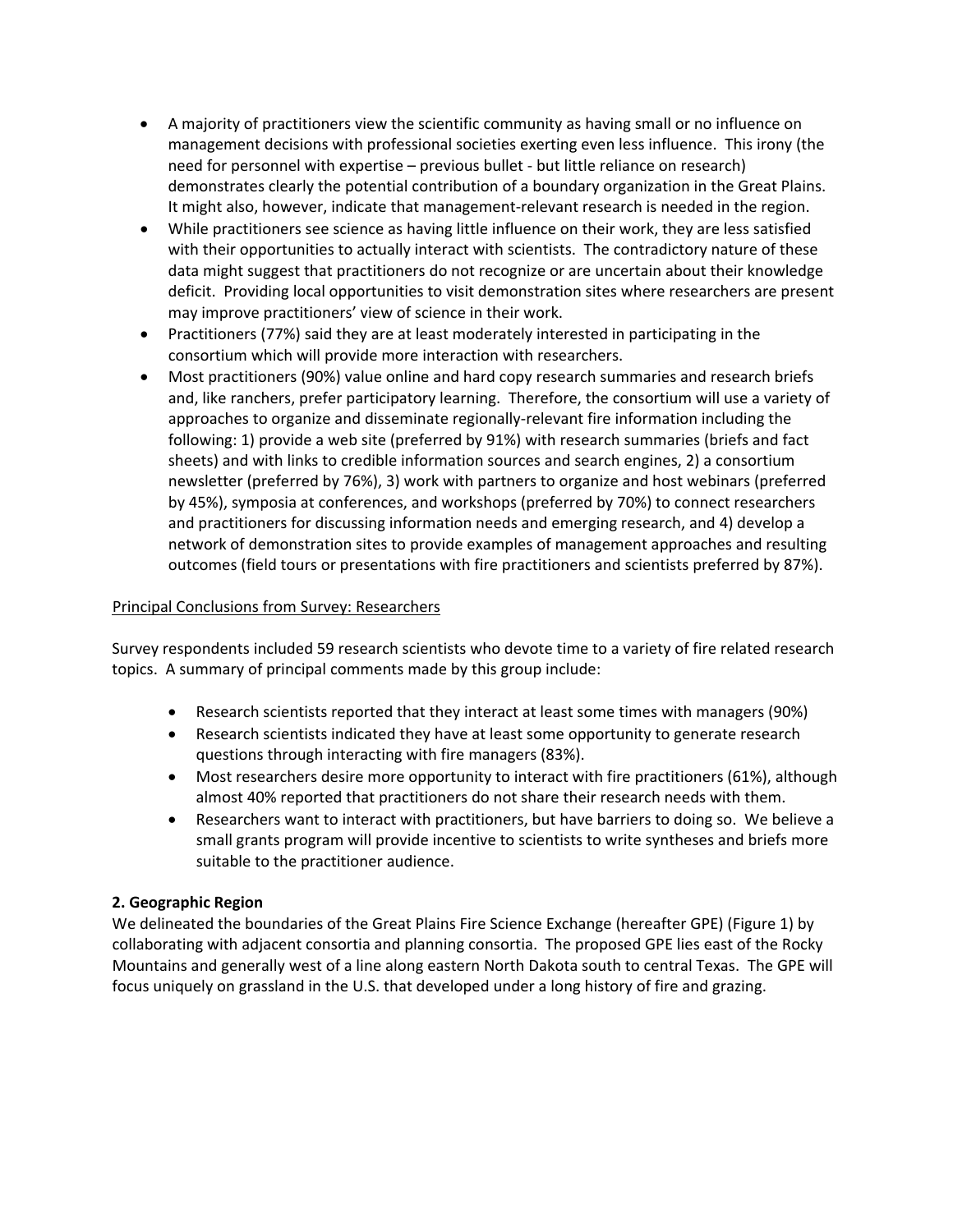

*Figure. 1 Map of the boundaries of the proposed Great Plains Fire Science Exchange Consortium (GPE) with respect to two proposed consortia in the Central US. The GPE will focus on fire within grasslands that developed under a long history of fire and grazing and that lie within in the Great Plains physiographic region*.

The GPE boundary mirrors TNC ecoregions (The Nature Conservancy 1999) that lie within the Great Plains physiographic region (Wishart 2004). Because of differences in dominant cover type (grassland rather than forest) and evolutionary processes (long history of fire and

grazing), overlap with adjacent consortia is minimal. Greater than 90% of the land area in the Great Plains is privately owned, so landscapes of the Great Plains can be described primarily as working lands, often ranches. These two features of the Great Plains combine to further differentiate the focus of the GPE from other consortia. For example, tallgrass prairie found within the Eastern Tall Grass and Oak Savanna planning consortia occurs mostly as geographically isolated, small prairie remnants or prairie reconstructions in which grazing is unusual.

#### **3. Consortium Partners and Roles of Investigators**

**Prescribed burning and grazing organizations**. We engaged a number of burning/grazing organizations both at conferences and in our survey. These included various prescribed burning associations, state prescribed fire councils, state Fire Marshals, and state Forestry agencies, as well as the Patch‐Burn Grazing Working Group (PBGWG), the Great Plains Fire Learning Network, and the Sustainable Rangelands Roundtable. The GPE proposes to support the mission of these organizations while also expanding the audiences for science information transfer.

From the groups in which we engaged, the PBGWG will serve as a core since it is already organized to promote collaboration on fire science delivery among scientists and fire managers across the region. The group's interest encompasses a broad consideration of fire and grazing issues with managing grasslands. Sherry Leis (PI and coordinator of the proposed GPE) is co-founder of the PBGWG. Even though informally organized by volunteers, membership of the PBGWG stands at more than 100 participants from at least 11 states and includes staff from nine state and federal land management agencies, 10 universities, three non‐governmental organizations (including seven state chapters of The Nature Conservancy), and several for‐profit corporations. An email list serve, hosted at Kansas State University, is used to inform the membership of research developments, learning opportunities, and to encourage dialogue, especially between scientists and practitioners and ranchers. Furthermore, seven PBGWG members have agreed to contribute directly to the GPE by serving on the Board of Directors, Technical Committee or as paid staff (see Consortium Structure and Governance).

**Universities.** The Department of Natural Resource Ecology and Management, Oklahoma State University (OSU‐NREM), has been a leader in fire science research and extension, collaborating with agencies and other institutions at research locations and research‐demonstration areas across the Great Plains (Montana, Nebraska, Iowa, Missouri, and Oklahoma). OSU‐NREM faculty and staff have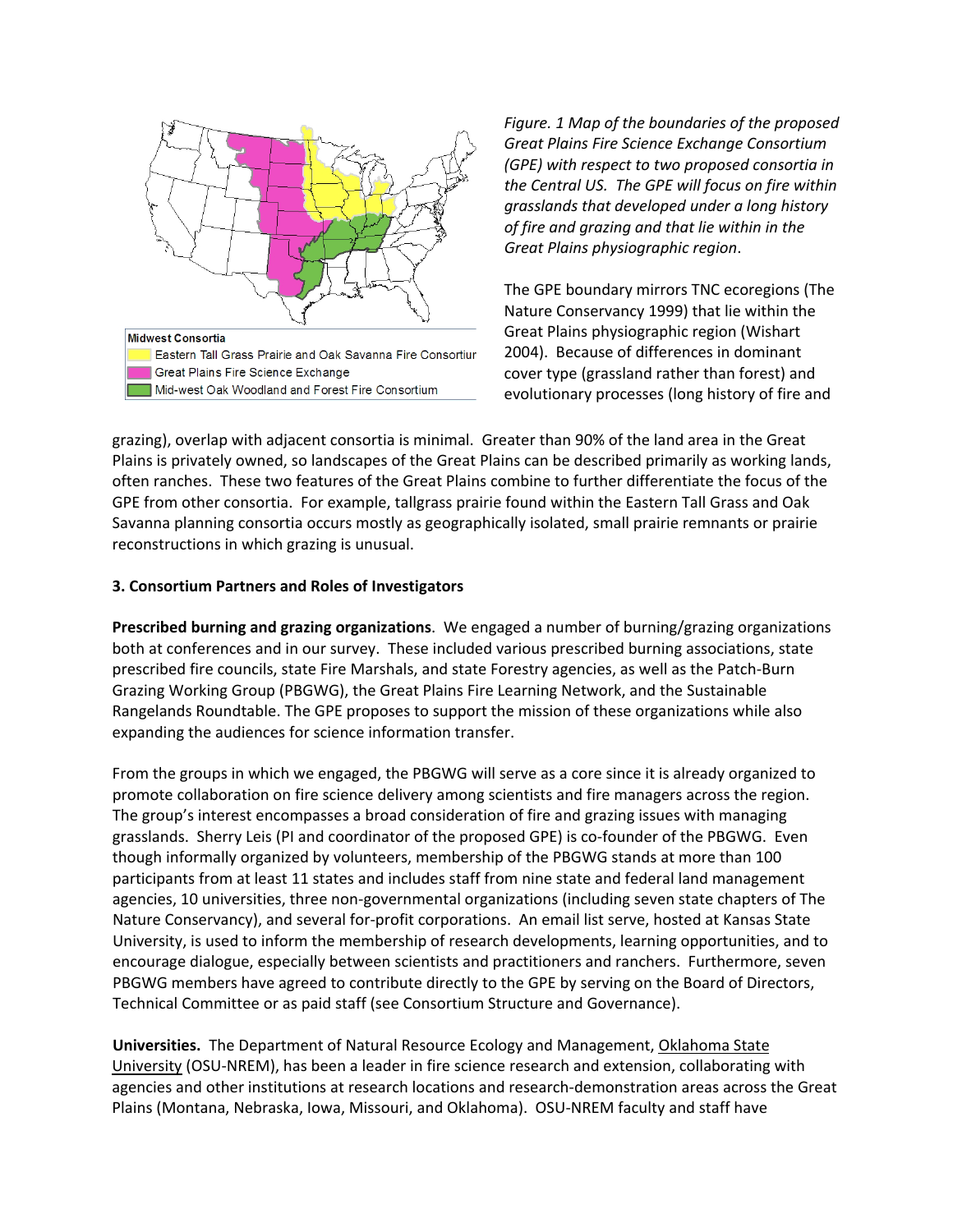experience delivering fire science (see: <http://nrem.okstate.edu/Extension/pubs.html> and online information: [http://fireecology.okstate.edu/\)](http://fireecology.okstate.edu/). John Weir, OSU fire specialist involved in the state Prescribed Fire Council and outreach programs, has agreed to serve on the GPE Board of Directors. John is also affiliated with the Southern Fire Exchange and Midwestern Oak Woodland consortiums.

Missouri State University, Department of Biology assists the National Park Service in the study and execution of prescribed fire in Great Plains National Park Units. In doing so, faculty and staff interact with park managers to develop prescribed fire prescriptions that incorporate the best science while achieving specific park‐unit goals. The work is carried out by a fire ecologist and lead monitor funded through a cooperative agreement between the NPS, Heartland Inventory and Monitoring Program (HTLN) and Missouri State University. Research summaries and education materials developed through this partnership provide another spring‐board for expanding the scope and audience of the GPE. Leis, the PI for the GPE, currently serves as the fire ecologist at Missouri State University.

The governing boards of the GPE include staff and faculty from other universities in the region engaged in fire research and outreach, including: Kansas State University, University of Nebraska – Omaha and University of Nebraska ‐ Lincoln.

**State agency partners** The Missouri Department of Conservation provided much of the initial impetus to form the PBGWG and it continues to play an important role in the demonstration of fire use. An early adopter of patch burning as a management practice on state‐owned reserves, Missouri has been a model to neighboring states for fire science implementation. Other state wildlife and natural resource agencies, e.g., Kansas Parks and Wildlife, have supported the PBGWG and will continue to partner with GPE.

**The Nature Conservancy,** a key player in the PBGWG, provides research sites, demonstration areas, and leadership in adopting and disseminating fire information. Leaders at the Tallgrass Prairie Preserve in Oklahoma, the Tallgrass Prairie National Preserve in Kansas and other key core areas have facilitated important dialogue with both ranchers and agency partners to demonstrate effective fire management. Susanne Hickey, TNC Great Plains Fire Learning Network, has agreed to serve on the GPE governance board. We expect other TNC staff to fully engage as partners in the GPE (see support letters).

**Federal agencies** including the Natural Resource Conservation Service (NRCS), US Forest Service (National Grasslands), National Park Service (NPS), and U.S. Fish and Wildlife Service (FWS) have supported and participated in fire research and fire demonstration sites, especially as partners with the Land Grant Universities across the Great Plains. From these, we have support from several federal cooperators agreeing to serve on the Board of Governors.

The Heartland Inventory and Monitoring Network (HTLN) will serve as the federal cooperator for the GPE. The HTLN network has an established communication and outreach program that among other topics, addresses (among other topics) the use of prescribed fire in managing natural resources in parks. The HTLN envisions the partnership as helping expand these efforts. We anticipate Federal properties like National Parks to be important demonstration sites. The Central Great Plains Fire Ecology Team operates under the administrative umbrella of the HTLN (see Missouri State University above). Mike DeBacker, HTLN program coordinator, will serve as Agreements Technical Officer and board member for the GPE.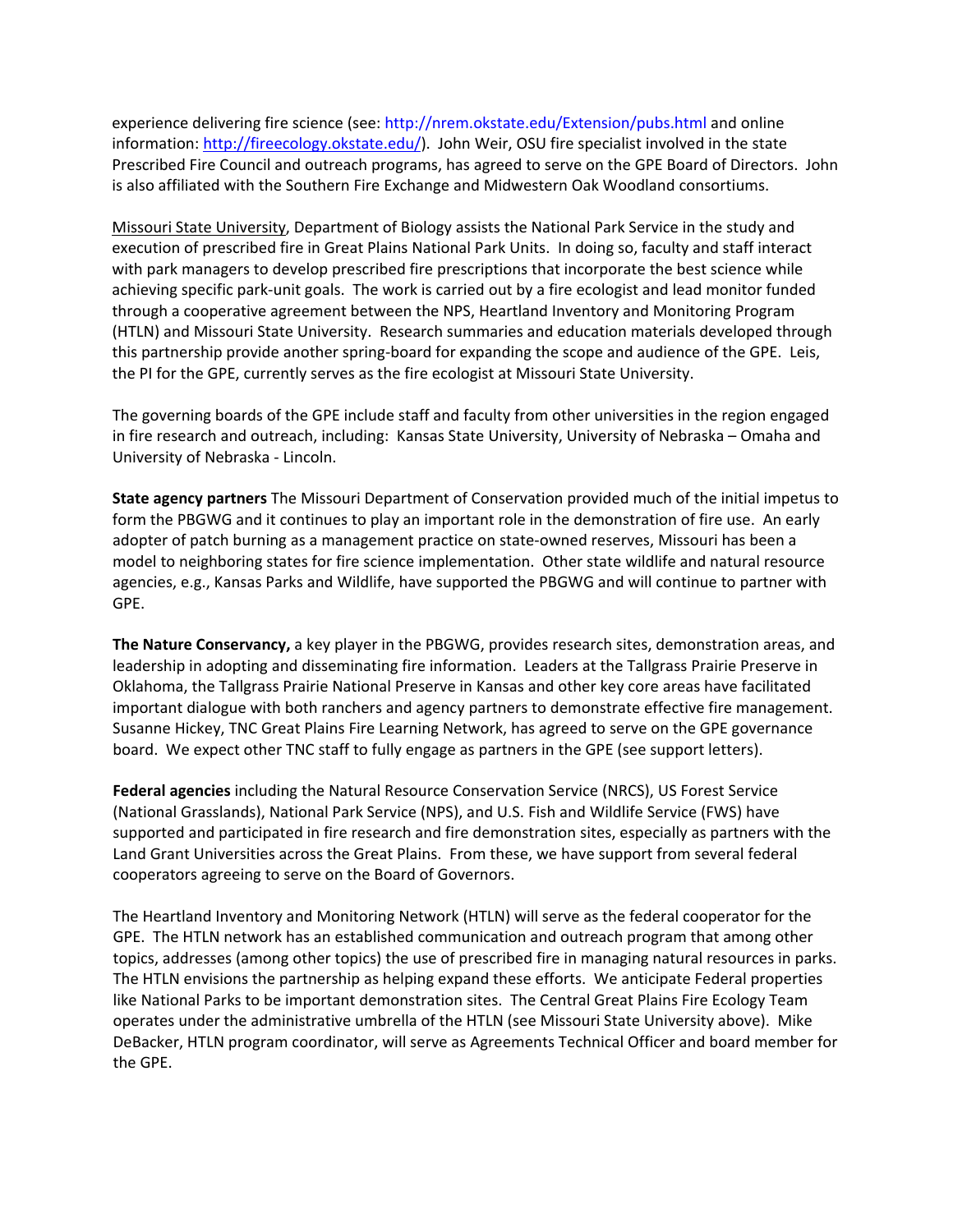**Private landowners** also have participated meaningfully in the PBGWG but participation has been limited in number and geographic representation. Expanding rancher involvement will be a critical step to connecting fire science to private landowners, and therefore to larger landscapes, in the region.

### **Roles of Investigators.**

# Sherry Leis, Principal Investigator and Coordinator.

The coordinator will provide overall leadership and oversight for the consortium. Specific duties include: (1) organizes and presides at Advisory Board and Technical Committee meetings, (2) represents the consortium at conferences and consortia meetings, (3) leads web‐ and publication‐based activities, (4) serves as first point of contact for fire researchers, (5) supervises contractors, (6) oversees maintenance of contact database, (7) directs content of GPE newsletter, (8) Coordinatges social media projects, (9) arranges speakers and delivery of webinars, (10) oversees science‐delivery publications and videos, (11) hosts and develops partners to host conferences and workshops, (12) solicits research‐demonstration areas from researchers to add to network, (13) solicits scientist participation (facts sheets, syntheses, field tours, etc.), (14) manages incentives, and (15) assures completion of evaluation of effectiveness.

### Carol Blocksome, Outreach Specialist

The Outreach Specialist will focus primarily on establishing collaborative relationships with agencies and producers within the Great Plains Fire Exchange Consortium region to increase the availability and application of fire science information for natural resource management. The Outreach Specialist also will especially solicit rancher and fire practitioner participation in consortium activities and help identify subject areas where education is lacking or where applied research on specific management issues is needed. The specialist will act as a conduit for the transmission of this information to the regional scientific community. The outreach specialist will organize, coordinate, and assist with the establishment of demonstration sites that will provide fire practitioners with the opportunity to see the results of differing fire and management practices, as well as being able to interpret this knowledge for application to their own managed landscapes. Additional activities planned in coordination with the PI, may include organization of webinars, field tours, presentations at conferences, and workshops. The Outreach Specialist reports to the PI

# Mike DeBacker, Federal Cooperator

Federal Cooperator serves as the point of contact with the National Park Service for coordinating the dispersal of funds through the CESU. Mike will also serve on the Board of Directors.

#### Tom Bragg, Co‐PI

The Co-PI has extensive experience with fire ecology research in the Great Plains and will lead the effort to develop research based synthesis products providing a connection between the scientific community and the end users.

### **4. Consortium Structure and Governance**

**Board of Directors** (BOD): The Board made up of practitioners and researches from the region is charged with oversight of the GPE. It provides guidance for the organizational and administrative functions of the GPE. Specifically, the BOD: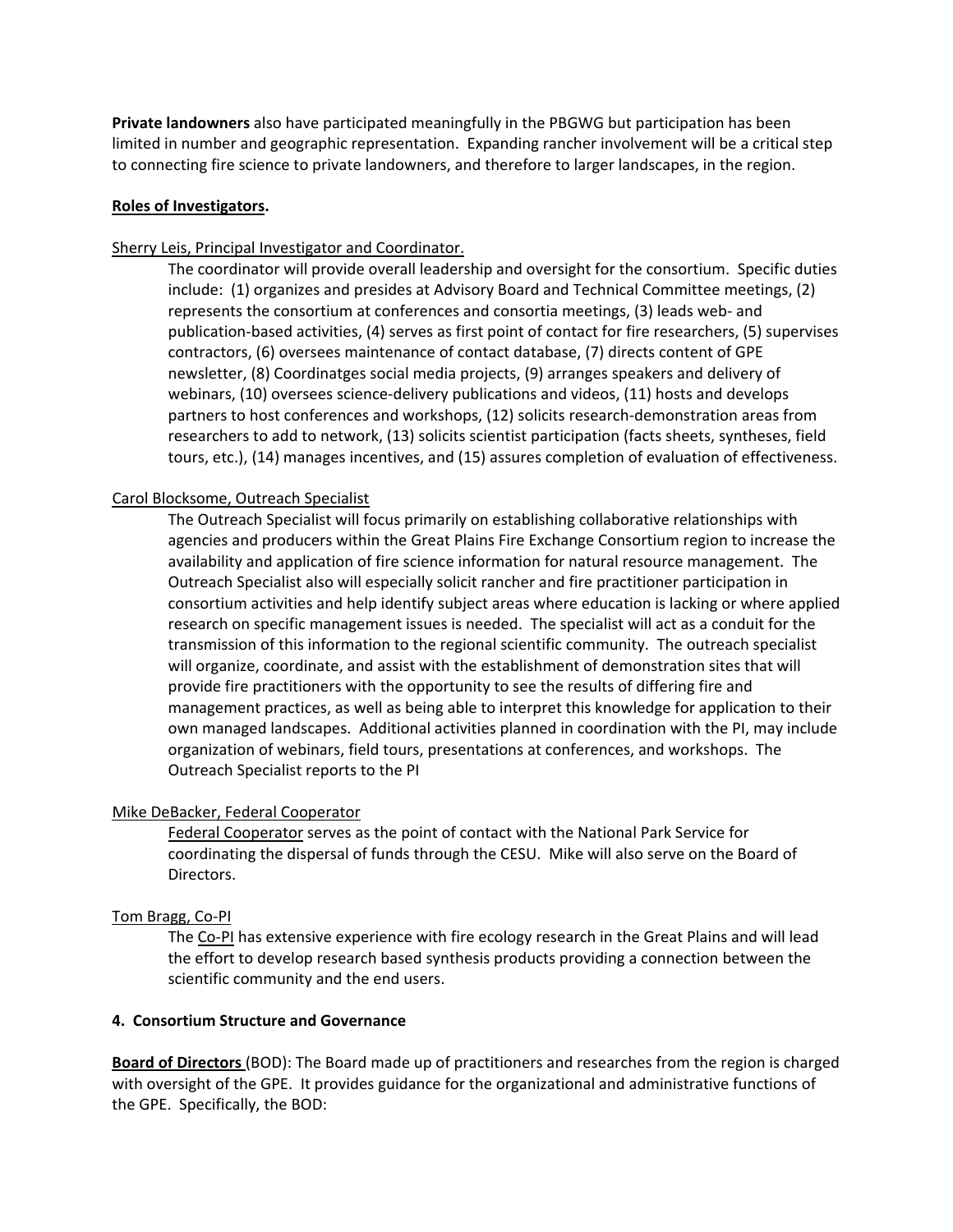- Promotes accountability, fiscal responsibility, and effectiveness within the GPE.
- Oversees and prioritizes GPE‐specific goals and objectives.
- Reviews annual work plans and budget.
- Ensures the program provides useful information that is relevant to issues being confronted by fire practitioners.
- Identifies strategies for leveraging funds, partnerships, and personnel to best accomplish GPE objectives.
- Serves as "ambassadors" for the consortium by soliciting feedback and ideas from ongoing interactions with the fire management and research communities.

**BOD Membership and Structure:** The Board will consist of seven well respected fire practitioners and researches from the region as well as the Principal Investigator and the Federal Government Representative who will be ex-officio, voting members. The Principal Investigator will serve as the Chair of the Board. Inaugural members will serve two year terms, providing consistency through the start‐up period. A future GPE charter will describe Board membership rotation over time. The Chair is responsible for signing documents on behalf of the Board of Directors as well as scheduling, planning, convening, and documenting Board meetings. If a member leaves the BOD during their term, he/she may nominate their successor for consideration of the remaining board members. If no successor is nominated, then the remaining board members will choose a new member.

**BOD Procedures**: The Board will meet at least once annually. Meetings will normally be scheduled in conjunction with meetings of the GPE Technical Committee. Any member who cannot attend or otherwise participate in a meeting of the Board may not designate an alternate.

The Board may convene by telephone conference at other times or circulate issues by electronic mail when urgent matters arise or travel is not practical. The Board may approve recommendations in writing by electronic mail. In such cases the Principal Investigator will be provided a copy of each voting member's message indicating their vote on the matter.

Board decisions and recommendations will normally be reached through consensus following thorough discussions. If necessary, issues will be resolved by a vote carried by a simple majority with a quorum of 4 voting members of the Board required for a vote. All Board decisions will be documented and kept by the PI as official minutes to be distributed to all members within two weeks of each meeting.

**Technical Committee** (TC): The Technical Committee will consist of fire practitioners and researchers from the region representing a range of fire expertise. The TC is responsible for advising and assisting on specific scientific and technical aspects of GPE operations. Specifically, the TC:

- Develops and fosters partnerships with other agencies and organizations which support overall GPE objectives.
- Identifies a broad range of opportunities for science deliver and application.
- Identifies high priority research needs based on input from practitioners.
- Serves as Chairpersons on ad hoc working groups. In this capacity, TC members recruit and organize work group members to advise and assist with specific GPE activities.
- Serves as "ambassadors" for the consortium by soliciting feedback and ideas from ongoing projects.

**TC Membership and Structure:** The Principal Investigator is responsible for establishing the TC and serves as the TC Chair. The size of the committee may vary depending on the type of technical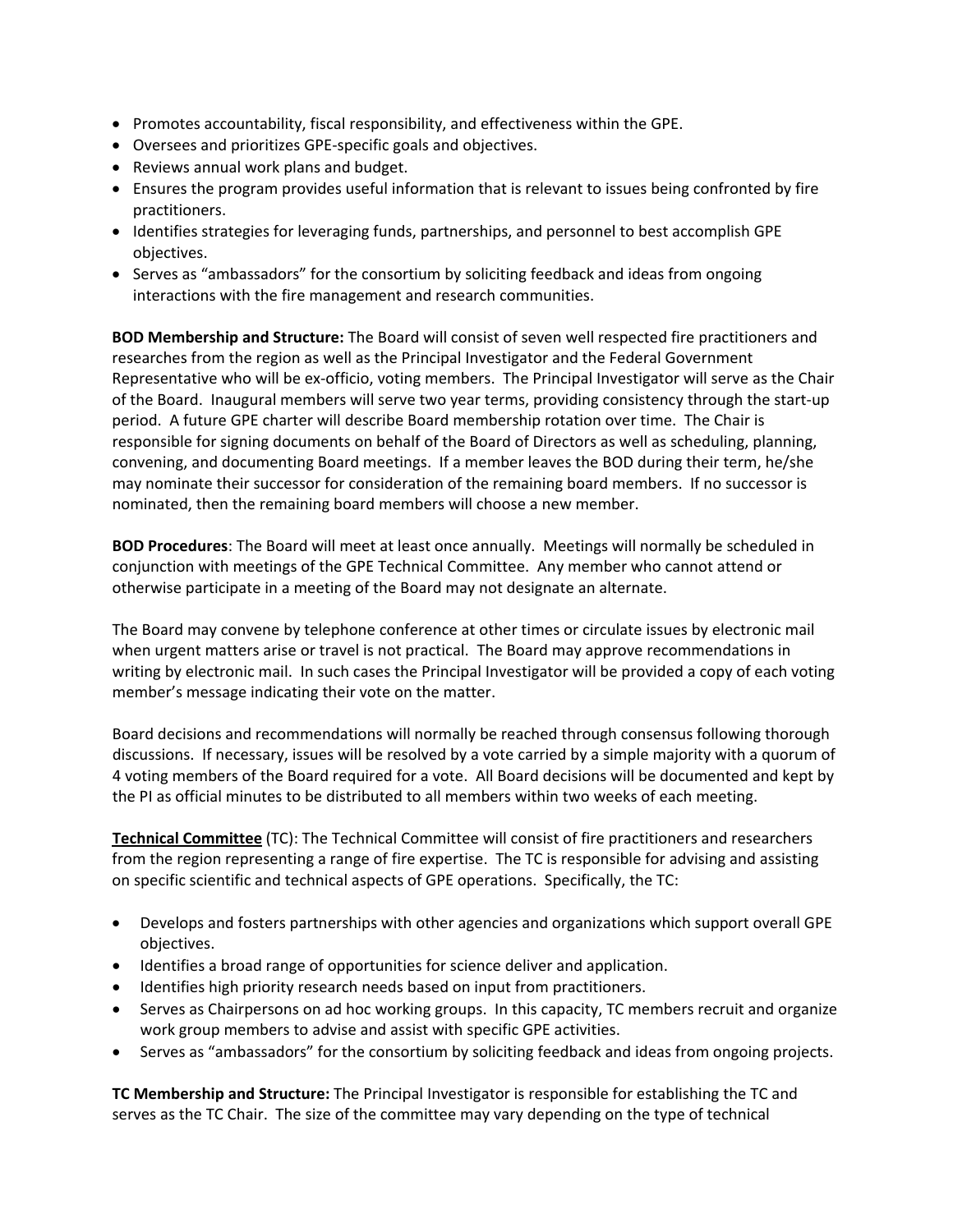assistance required at any given time, but is limited to 9. The duration of an appointment will typically be 2 years.

**TC Procedures**: Technical Committee decisions and recommendations will normally be reached through consensus, but if necessary, issues will be resolved by a vote carried by a simple majority. Another TC committee member neither serve as the alternate for an absent member, nor carry the proxy for the absent member.

### **Initial Board of Directors, Technical Committee, and Working Group Membership**

### Board of Directors (\*Confirmed members):

\*Sherry Leis (Chair) – *Missouri State University*, \*Mike DeBacker – *DOI, NPS, Heartland I&M Network*, \*John Weir – *Oklahoma State University*, \*Susanne Hickey – *TNC, Fire Learning Network*, \*Bill Waln – *DOI, FWS*, \*James Stubbendieck, *University of Nebraska – Lincoln,* 1 other TBD.

### Technical Committee:

Sherry Leis (Chair), \*Amy Symstad – *USGS*, \*Tom Bragg – *University of NE, Omaha*, Butch Taylor – *Texas A&M*, \*Reggie Blackwell – *NRCS, \**Al Steuter‐*Niobrara Valley Prescribed Fire Association,* Others……

Working Group – Web development: TC member (chair) Sherry Leis (staff) Others………

Working Group – Demonstration Sites TC member (chair) Carol Blocksome (staff) Others…..

Working Group – Science synthesis and summary \*Tom Bragg (chair) Sherry Leis (staff) Others…..

# **5. End‐user Communities**

End users are the individuals and communities represented in the proposed consortium partners/members which is to include research scientists, public and private reserved-land managers and fire practitioners, resource technical advisors, and private landowners. Our survey indicates a broad interest in the mission of the GPE from all areas of the fire community.

# **6. Planned Activities**

**Develop web page of value added information products***.* A quarterly newsletter, fact sheets, science briefs, research syntheses, and videos will be developed and delivered to practitioners and ranchers. Our survey data will direct the priority topics, and we will leverage information resources already available in some areas by developing location‐specific materials for areas of the Great Plains that have few information resources. A GPE web page will be developed to make available this information source to fire practitioners and ranchers. The web page will include a list of events, a map (spatial catalog) of the research and management demonstration areas in the region, and contact information for persons seeking to speak with a specialist. The web page will be a priority action initiated upon receipt of proposal approval.

**Sponsor and co‐sponsor presentations and sessions at management and scientific conferences.** The consortium will organize and host symposia and workshops at county, state, regional, and national conferences. We also will seek opportunities to promote fire science and fire science delivery at partner‐sponsored events as well (e.g., the TNC regional workshop in February 2012, and the SRM annual meetings in 2012 and 2013).